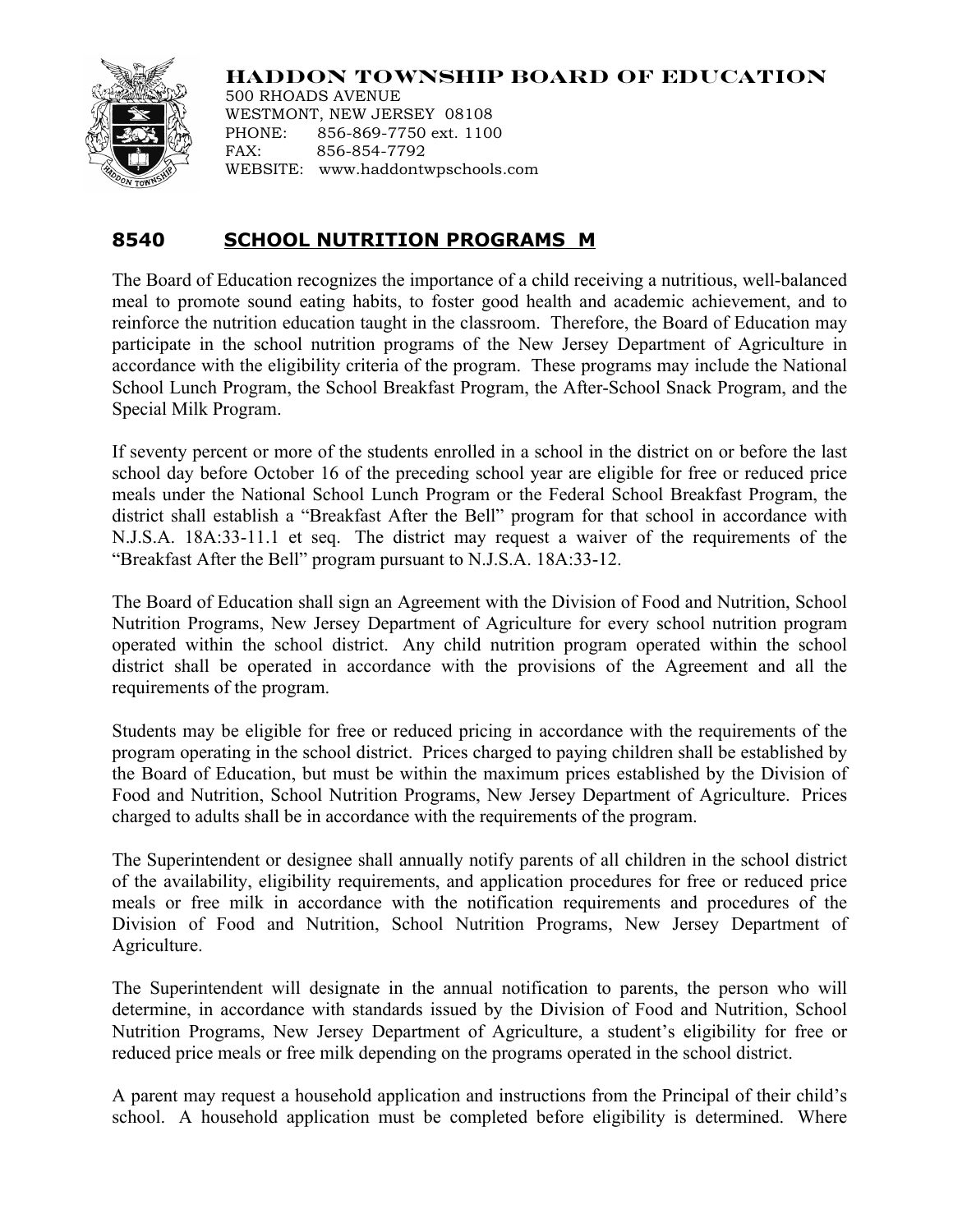necessary, the Principal or designee shall assist the applicant in the preparation of the household application.

Applications shall be reviewed in a timely manner. An eligibility determination will be made, the family will be notified of its status, and the status will be implemented as soon as possible within ten operating days of the receipt of the completed application. Any student found eligible shall be offered free or reduced price meals or free milk immediately upon the establishment of his/her eligibility and shall continue to receive such meals during the pendency of any inquiry regarding his/her eligibility in accordance with the requirements of the Division of Food and Nutrition, School Nutrition Programs, New Jersey Department of Agriculture. Carry-over of previous year's eligibility for students shall be in accordance with the requirements of the Division of Food and Nutrition, School Nutrition Programs, New Jersey Department of Agriculture.

A denial of eligibility for free or reduced price meals or free milk shall be in writing and shall include the reasons for which eligibility was denied, notice of the parent's right to appeal the denial, the procedures for an appeal, and a statement reminding parents that they may reapply at any time during the school year. Appeal procedures shall include: a hearing, if requested by the parent, held with reasonable promptness and convenience of the parent before a hearing officer other than the school official who denied the application; the parent's opportunity to be represented by counsel; a decision rendered promptly and in writing; and an opportunity to appeal the decision of the hearing officer to the School Business Administrator/Board Secretary. The appeal hearing will be conducted in accordance with the provisions as outlined by the Division of Food and Nutrition, School Nutrition Programs, New Jersey Department of Agriculture.

There shall be no overt identification of any child(ren) who may be eligible to receive free or reduced price school meals or free milk. The identity of students who receive free or reduced price meals will be protected. Eligible students shall not be required to work in consideration for receiving such meals or milk. Eligible children shall not be required to use a separate dining area, go through a separate serving line, enter the dining area through a separate entrance, or consume their meals or milk at a different time. A student's eligibility status will not be disclosed at any point in the process of providing free or reduced price meals or free milk in accordance with the requirements of the Division of Food and Nutrition, School Nutrition Programs, New Jersey Department of Agriculture.

The School Business Administrator/Board Secretary or designee will verify applications of those eligible for free or reduced price meals in accordance with the requirements of the, Division of Food and Nutrition, School Nutrition Programs, New Jersey Department of Agriculture.

The Board of Education will comply with all the requirements of the Division of Food and Nutrition, School Nutrition Programs, New Jersey Department of Agriculture Local Education Agency (LEA) Agreement and all requirements outlined in the School Nutrition Electronic Application Reimbursement System (SNEARS).

7 C.F.R. 210.1 et seq. N.J.S.A. 18A:33-5; 18A:33-11.1 et seq.; 18A:58-7.2 N.J.A.C. 2:36